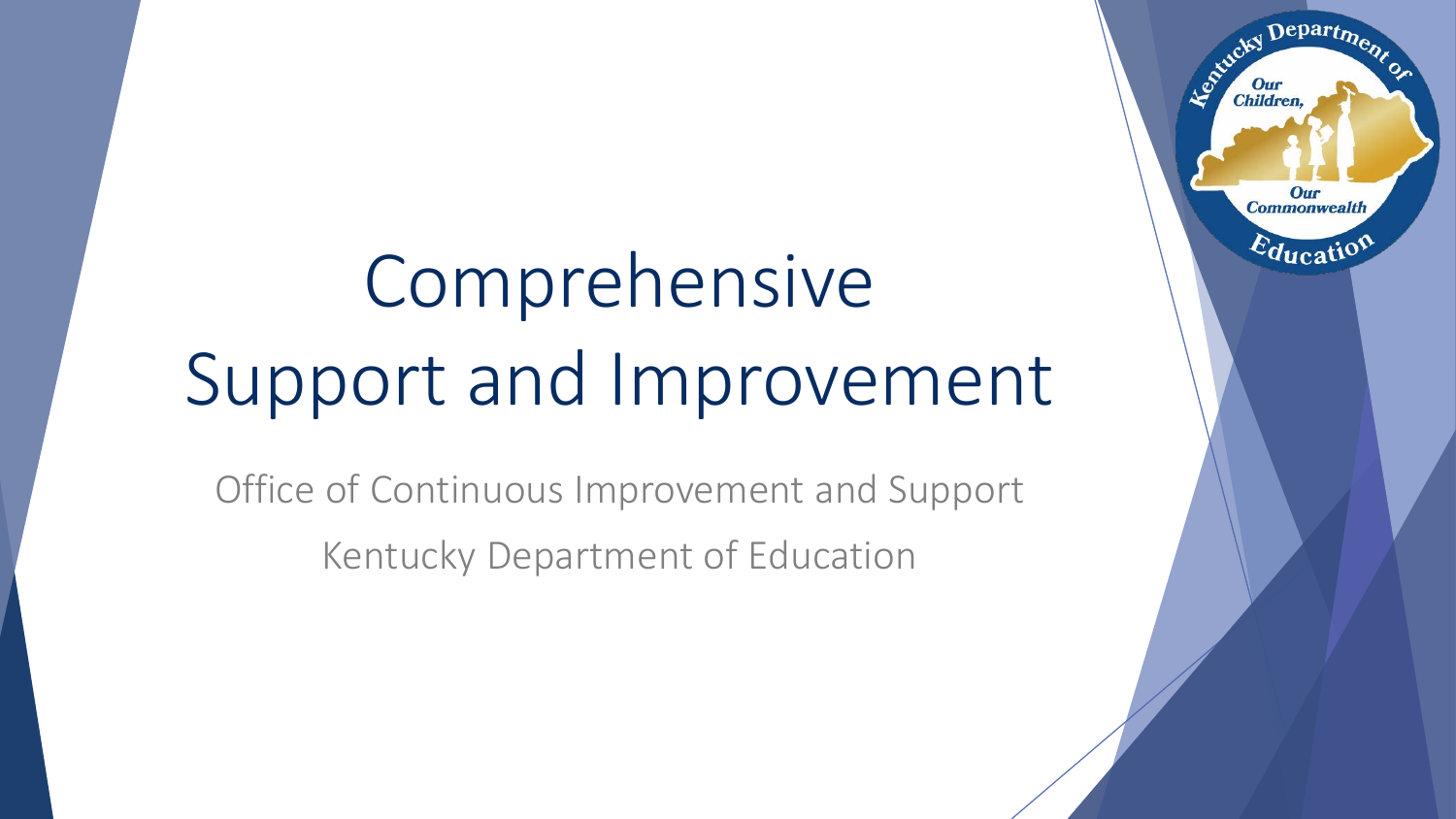### Agenda

- **Q**Identification of Schools
- **OThe Audit**
- **Leadership Capacity Recommendation**
- **OTurnaround Team**
- **OTurnaround Plan**
- **QLeadership Implications**
- **Exit Criteria**

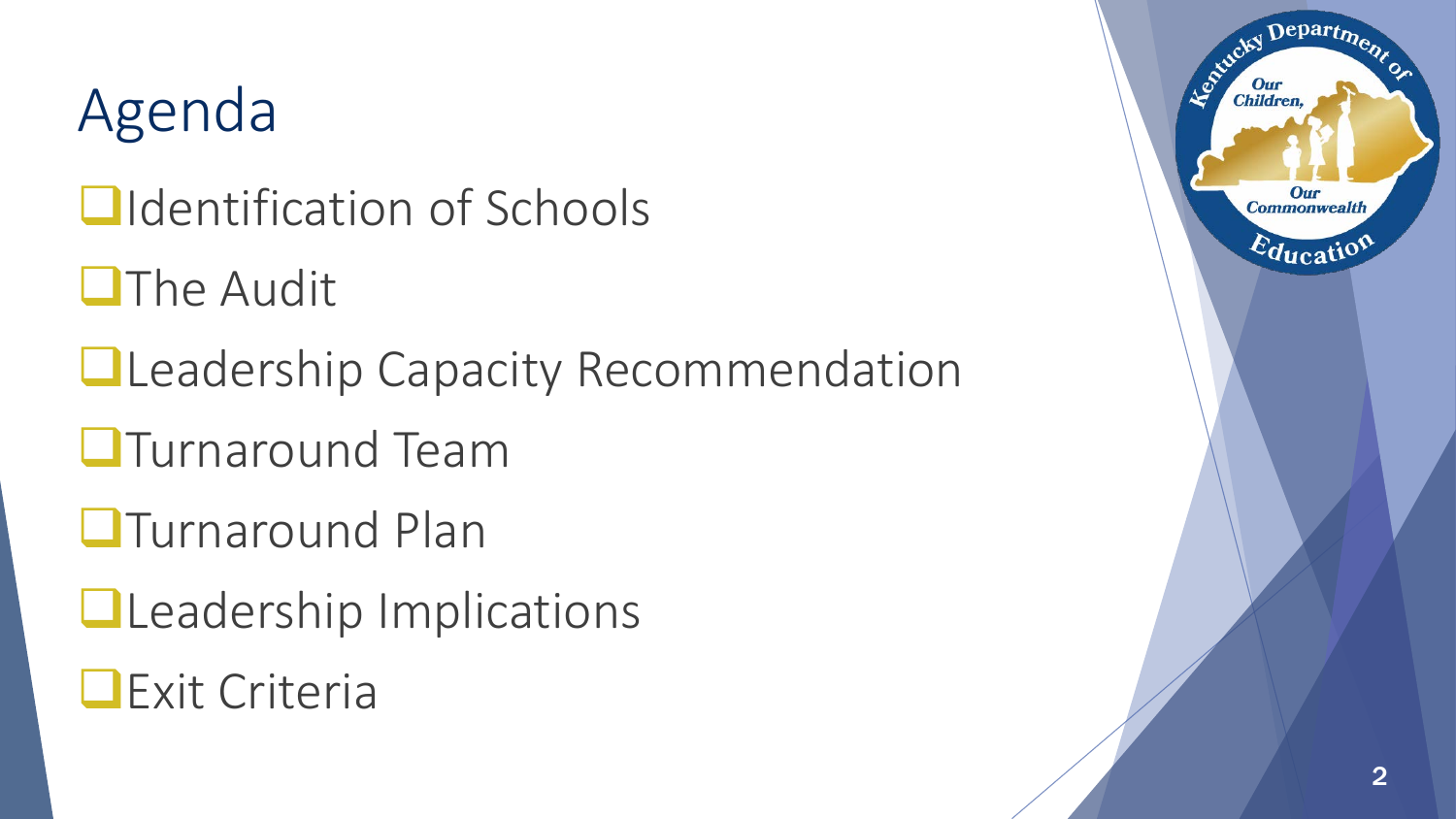### A Note about the Regulation

 $\Box$  Changes to the regulation are working their way through the process.

**Any changes that are part of the draft** regulation are noted in red text throughout the webinar.

Depart $\eta_{\bm{\nu}}$ 

Our **Commonwealth** 

 $E_{\text{ducati}}$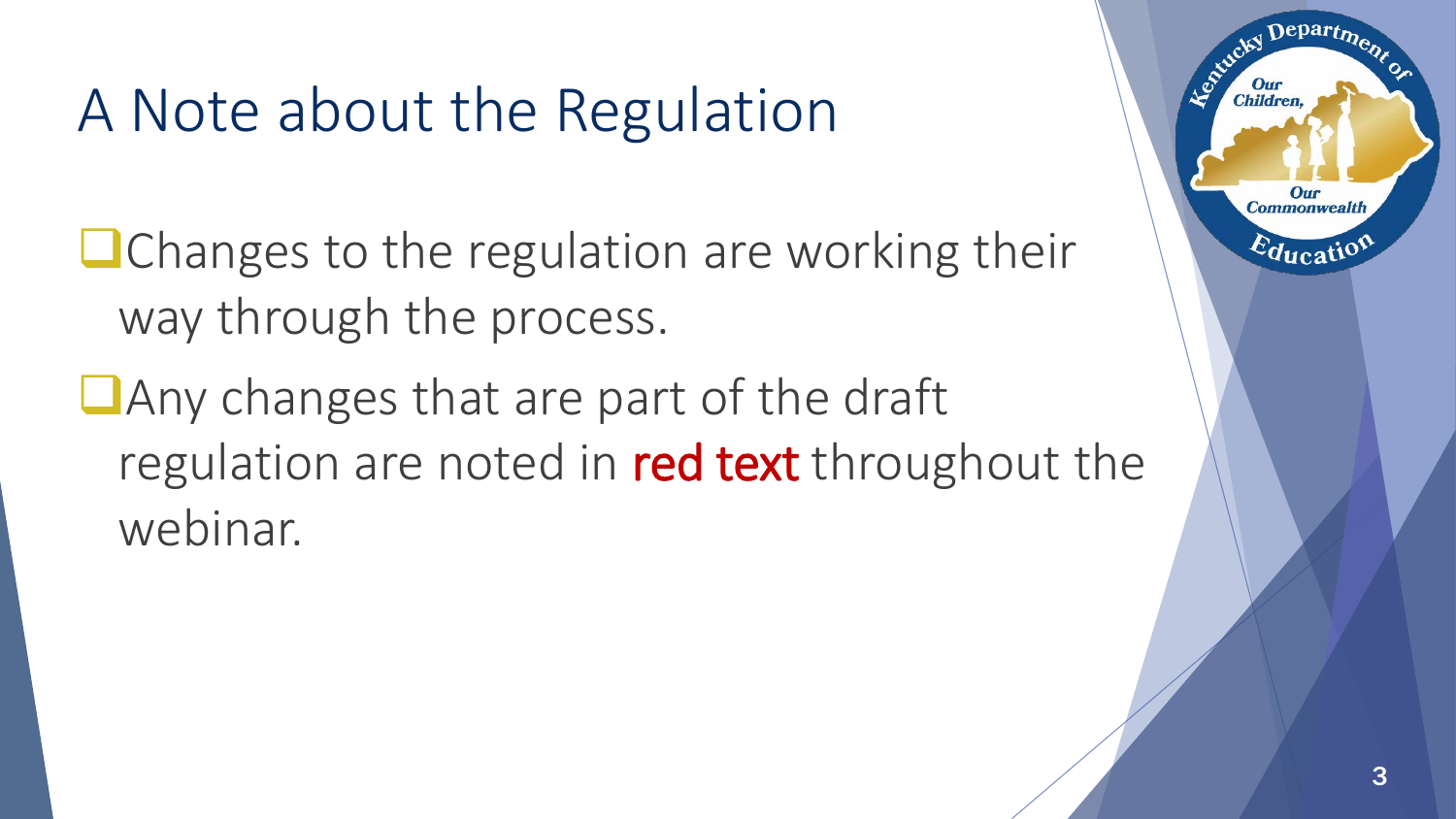## Identification of Schools in Fall 2019

- As required by the Every Student Succeeds Act (ESSA), Kentucky will be identifying a list of Targeted Support and Improvement (TSI) and Comprehensive Support and Improvement (CSI) schools in fall 2019.
- ■Data from 2018-19 will be used for reporting and to identify schools needing support and assistance.
- $\Box$  TSI and CSI schools will be identified at each level (elementary, middle, and high) in fall 2019.

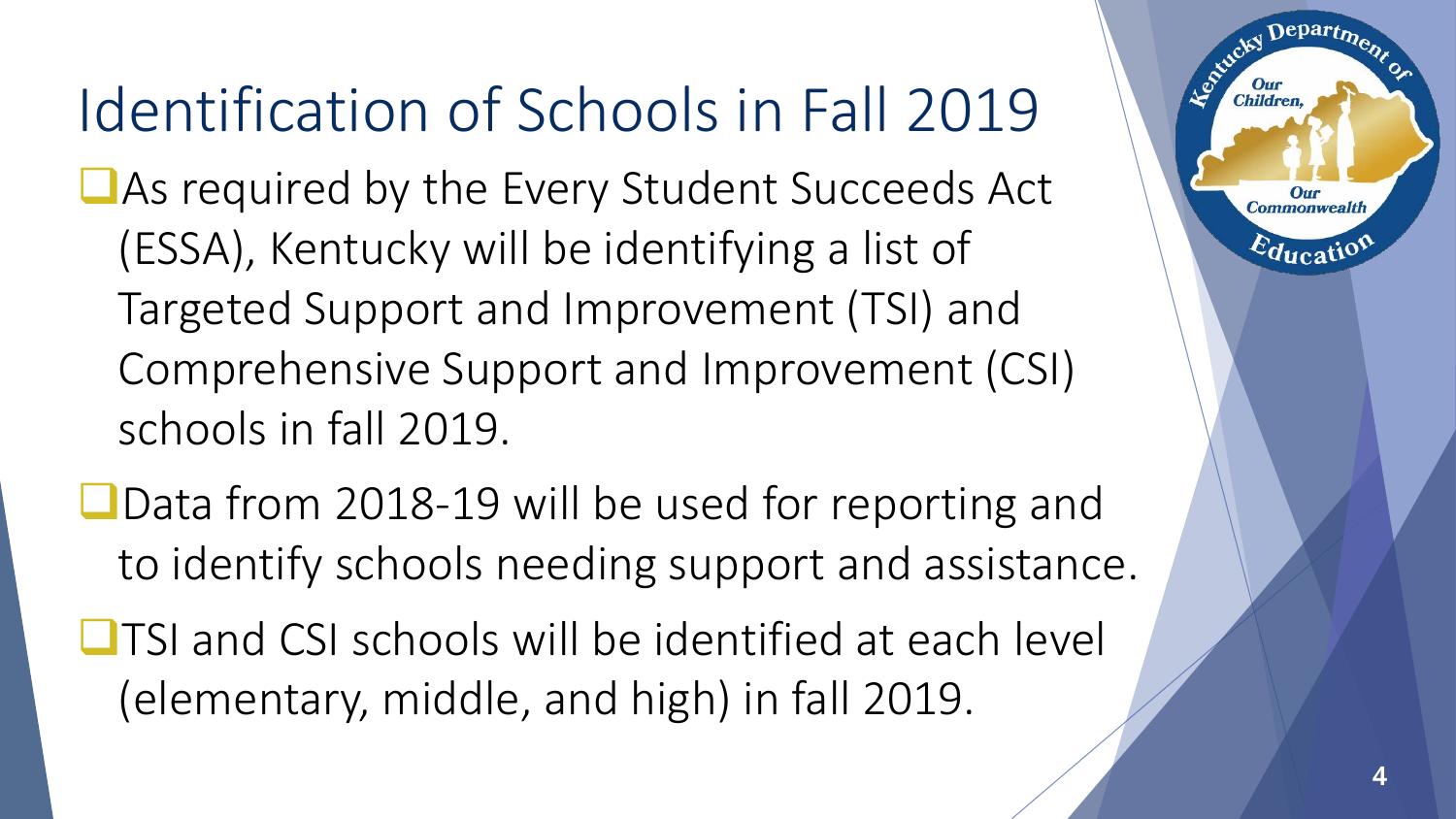## Identification of CSI

- ■Schools will be identified for CSI if...
	- They are in the lowest 5% of schools by level,
	- $\Box$  they are a high school with a graduation rate below 80%, or
	- ■they fail to exit Additional Targeted Support and Improvement (ATSI) status after three years.

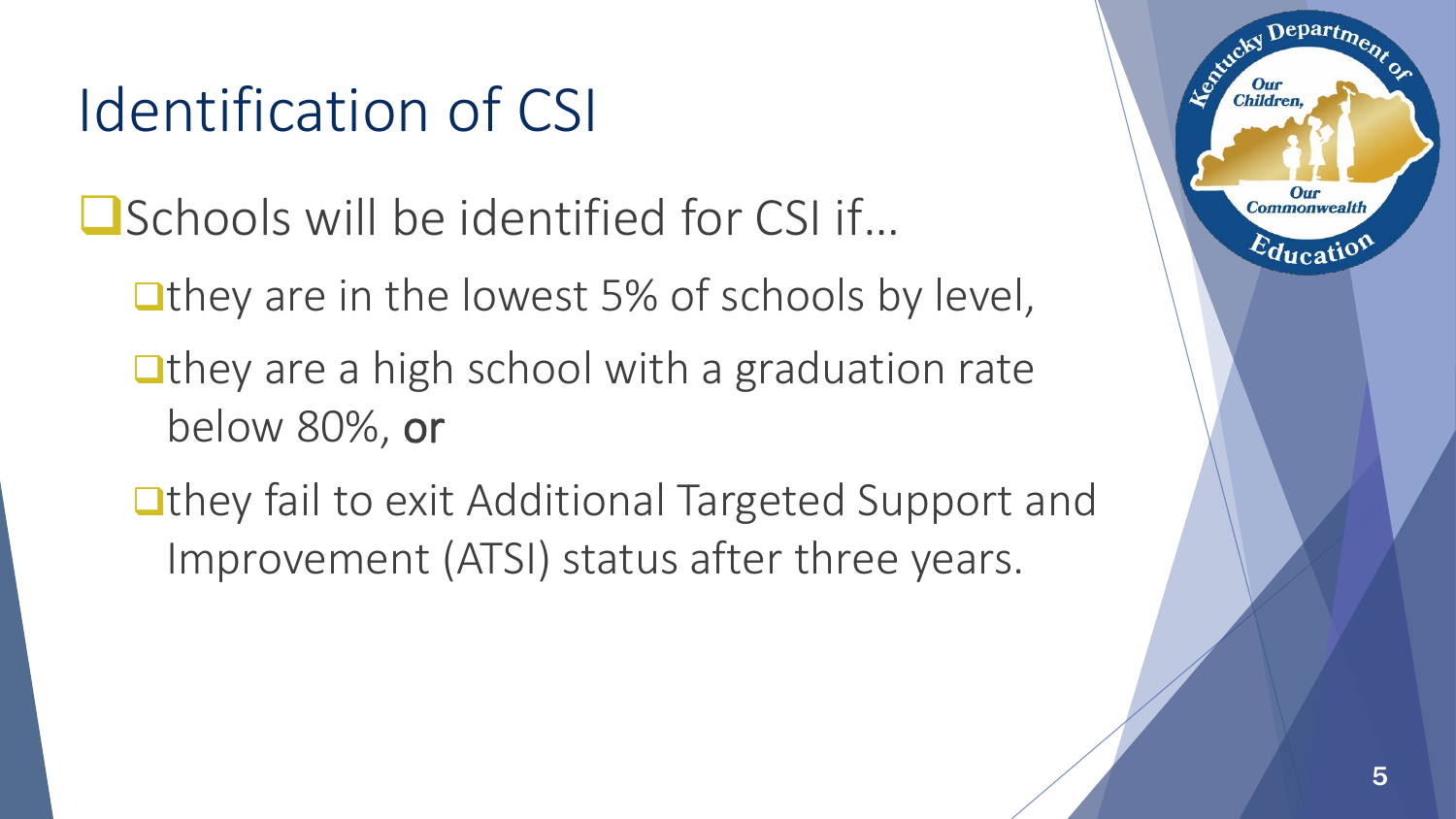## The Audit

- **Audits can be conducted by KDE or an outside** organization.
- **Non-KDE teams must be approved by KDE.**
- **No LEA employees may serve on the audit** team.
- Within 30 days of identification, the LEA must inform KDE of who will be conducting its audit.

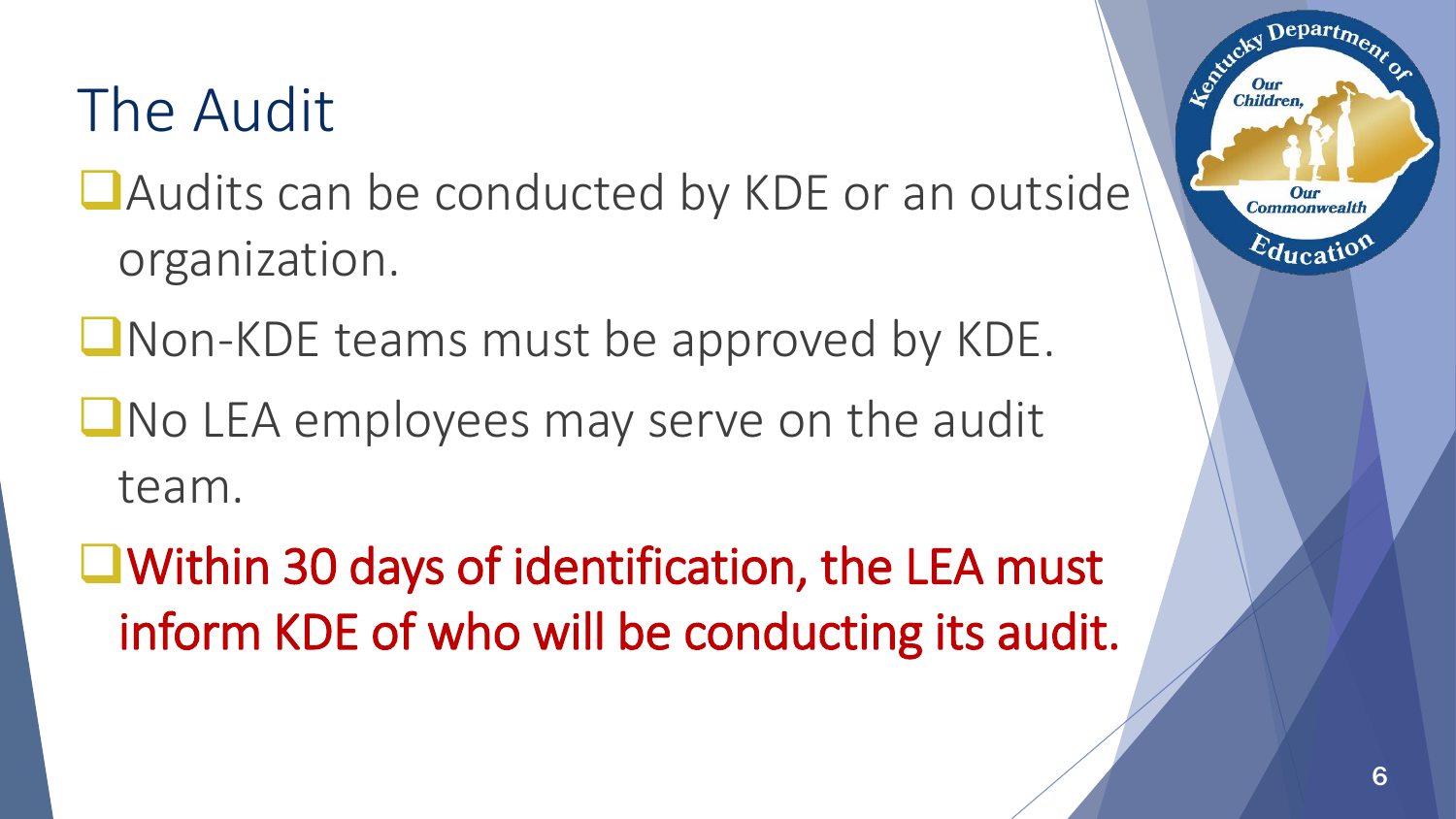## The Audit Continued

- ■Audits must be scheduled within 45 days of identification.
- **Audits include the following:** 
	- Review of relevant data,
	- Review of CSIP/CDIP,
	- **□** Stakeholder interviews,
	- **Direct observation,**
	- **Working condition surveys,**
	- $\Box$  School council minutes and agendas,
	- Other information deemed necessary by the Commissioner of Education.



 $Depart_{\mathcal{D}}$ 

Our **Commonwealth** 

 $E_{\text{ducati}}$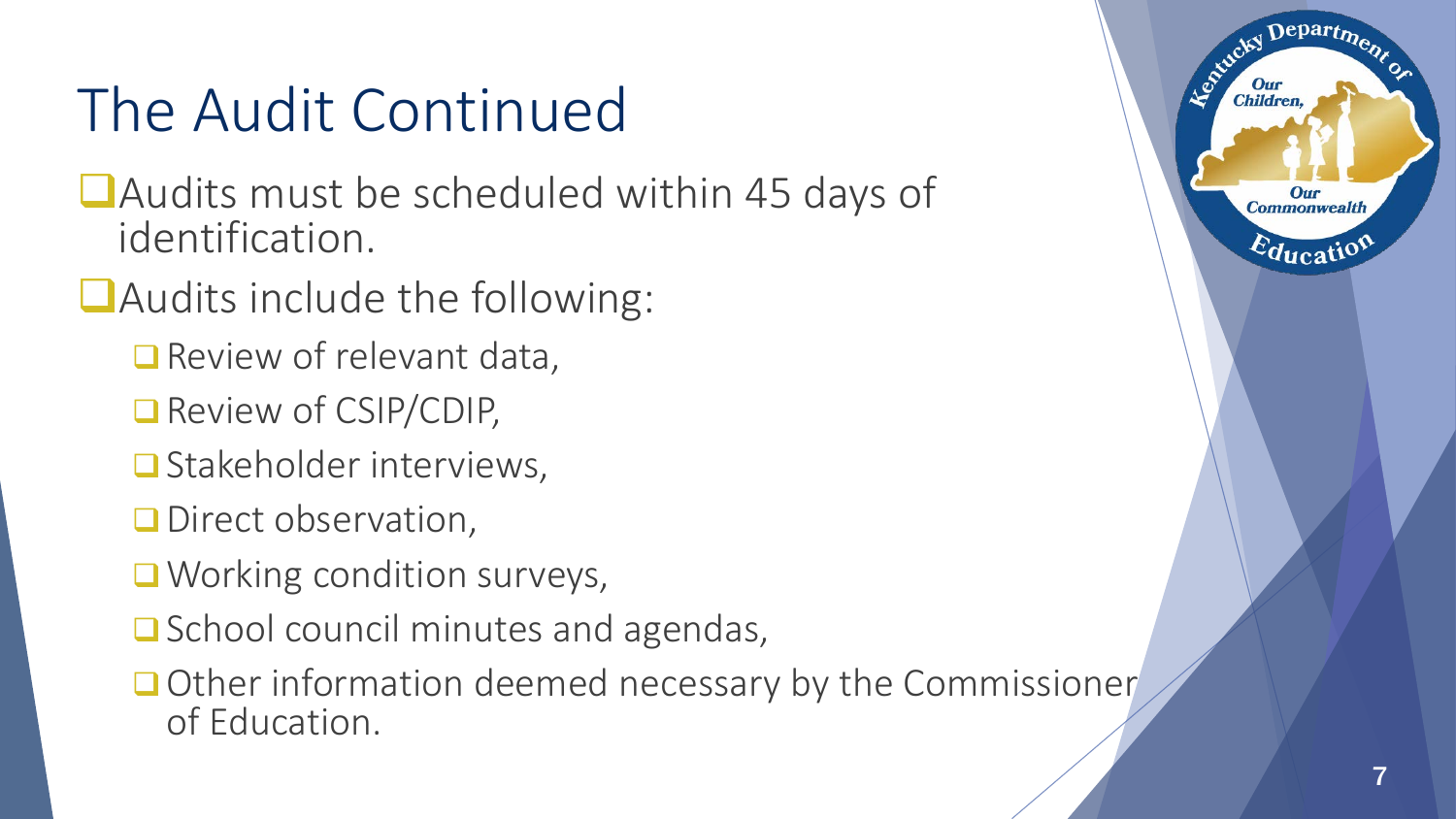#### Leadership Capacity Recommendation

- $\Box$  Audit teams also make a recommendation to the Commissioner regarding the district and principal's capacity to lead the turnaround efforts.
	- $\Box$  (a) The principal demonstrates maintenance and communication of a visionary purpose and direction committed to high expectations for learning as well as shared values and beliefs about teaching and learning;
	- $\Box$  (b) The principal leads and operates the school under a governance and leadership style that promotes and supports student performance and system effectiveness;
	- $\Box$  (c) The principal establishes a data-driven system for curriculum, instructional design, and delivery, ensuring both teacher effectiveness and student achievement;
	- $\Box$  (d) The principal ensures that systems are in place for accurate collection and use of data;
	- $\Box$  (e) The principal ensures that systems are in place to allocate human and fiscal resources to support improvement and ensure success for all students; and
	- $\Box$  (f) The principal ensures that the school implements a comprehensive assessment system that generates a range of data about student learning and system effectiveness and uses the results to guide continuous improvement.

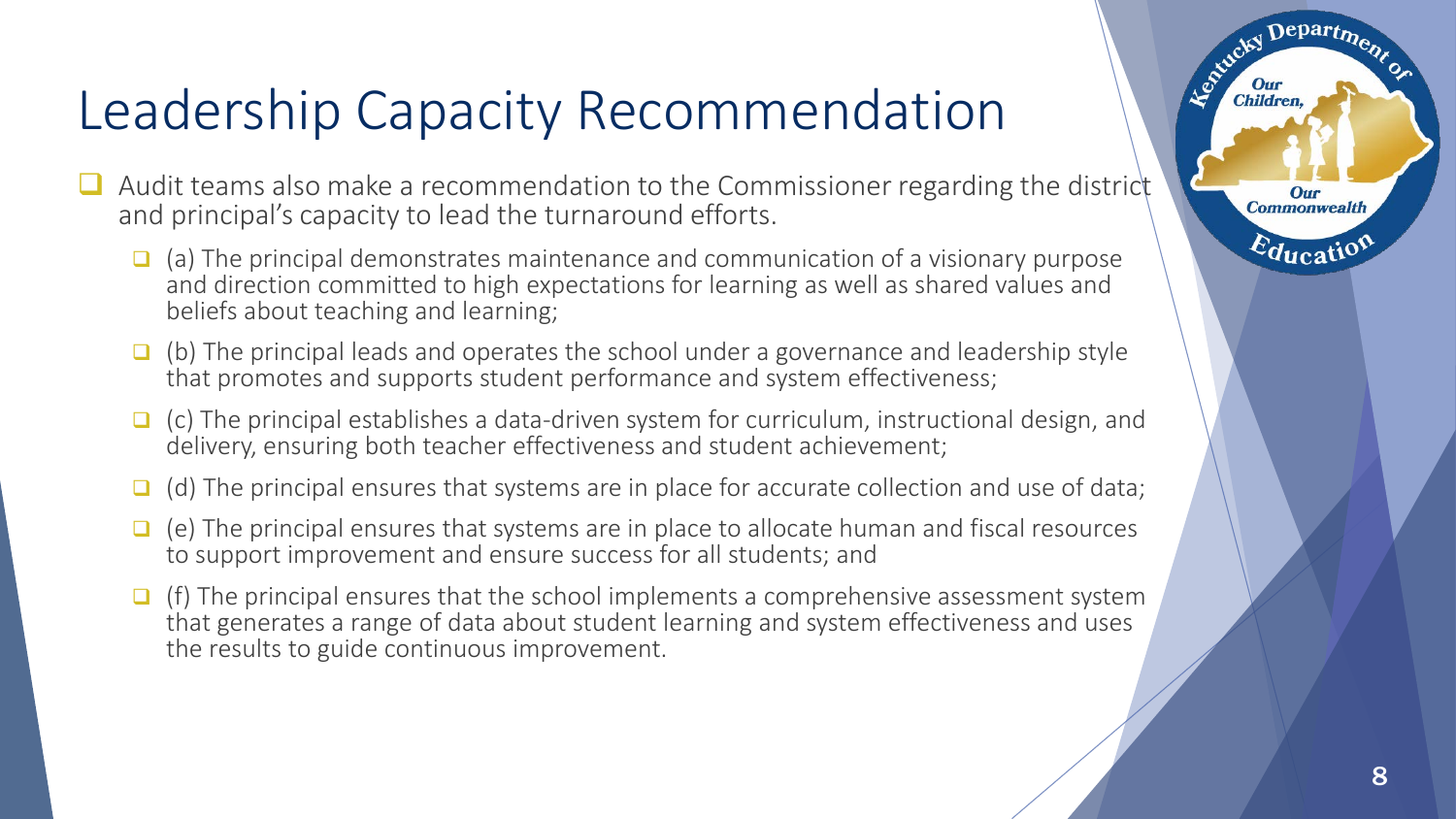## Turnaround Team

- **O**The LEA must appoint a Turnaround Team to lead the turnaround efforts. The LEA has three options for selecting a team:
	- Conduct a Request for Proposals (RFP) for a private entity.
	- ■Build a team using local staff and/or community partners,
	- ■Utilize the services provided by the Kentucky Department of Education.

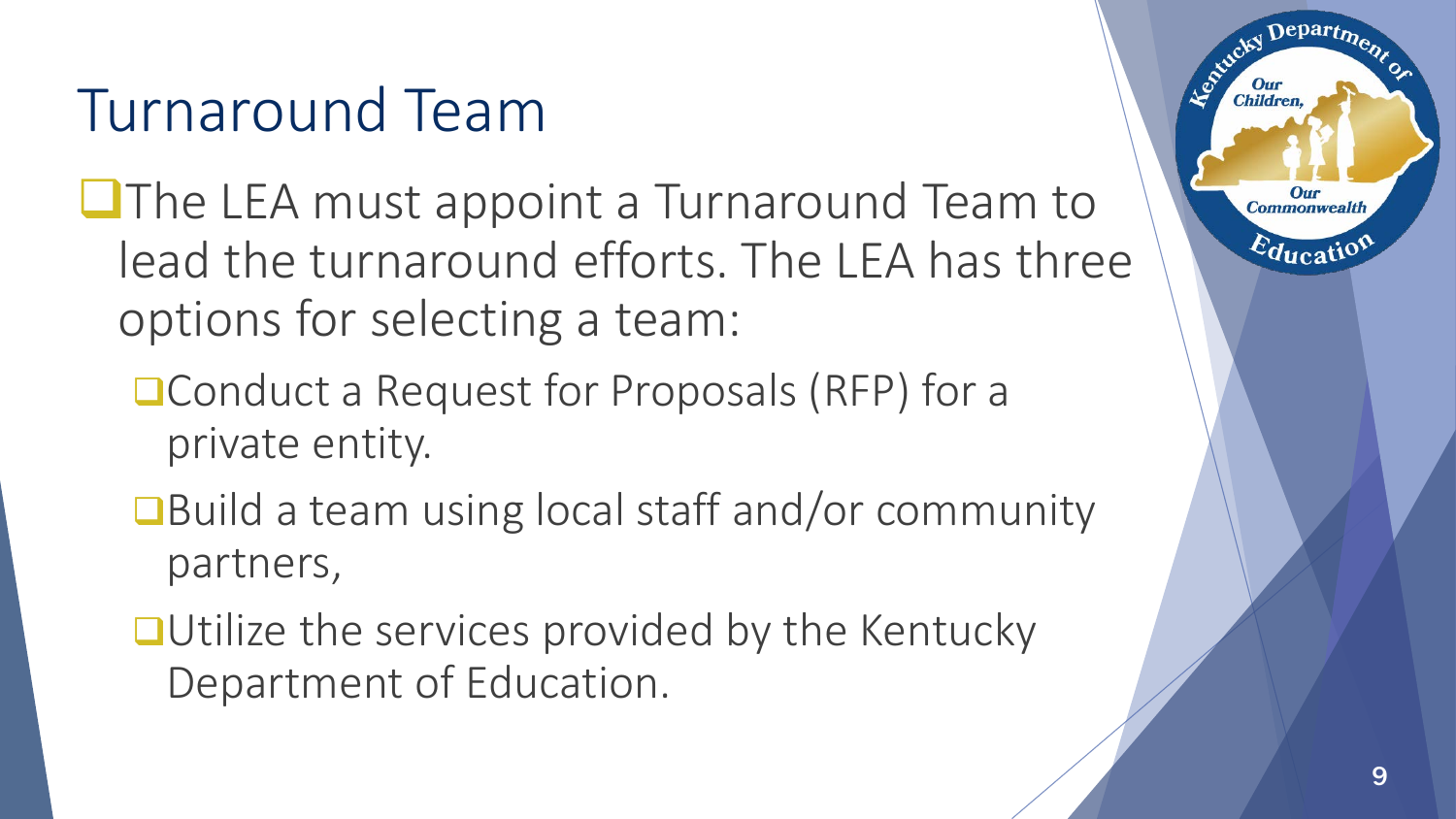## Turnaround Team Continued

- LEA's must complete the "Notification of Non-Department Turnaround Team" form within 15 days of receiving their audit findings.
- ■Non-KDE teams must be approved by KDE. The department has 15 days to process the notification.

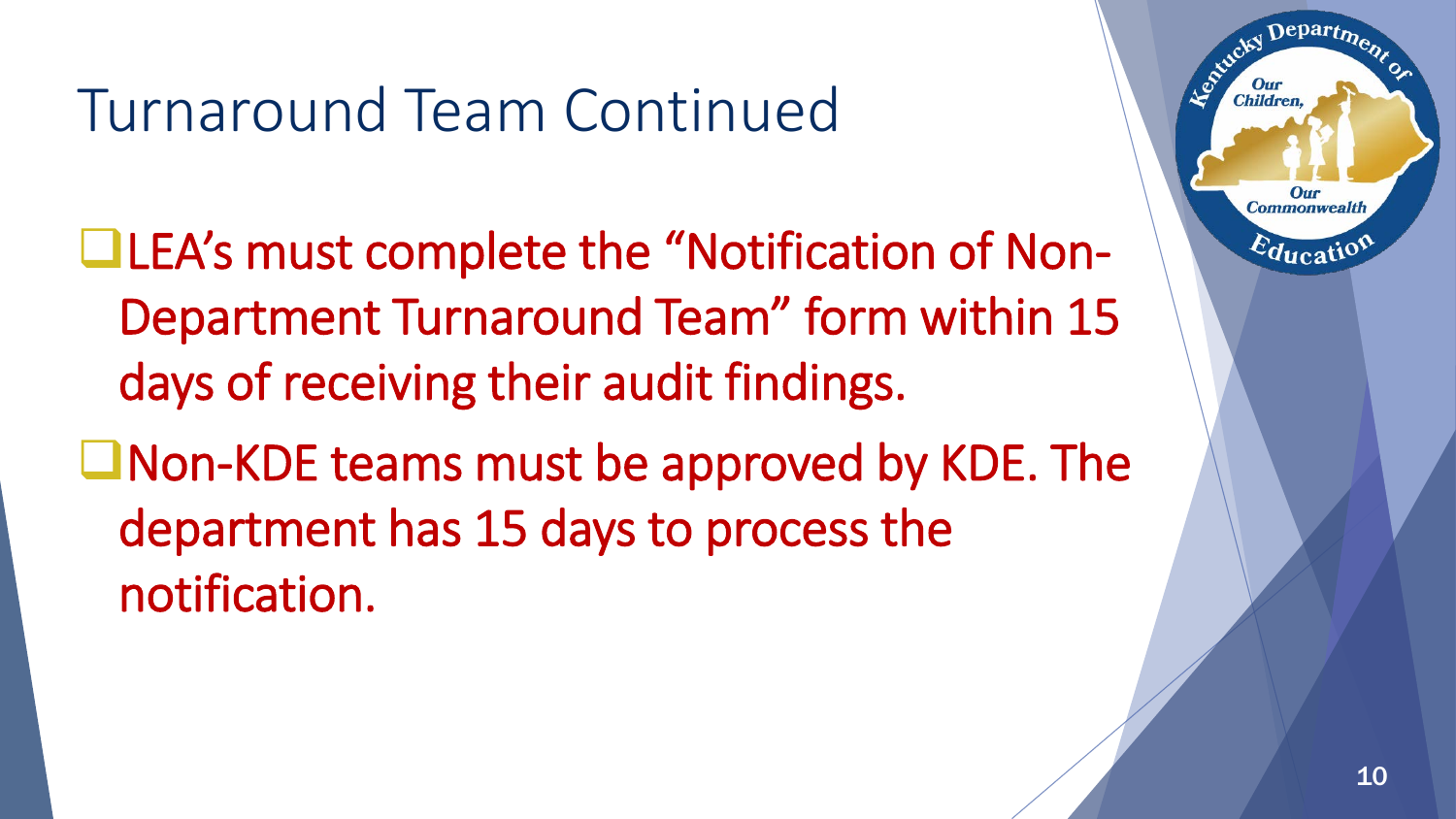## Turnaround Plan

- **Turnaround plans must be developed and** submitted to KDE within 30 days of the delivery of the audit findings.
- **O** Schools must develop a three year plan:
	- ■Must include evidence-based practices,
	- ■Must include a comprehensive list of persons and entities involved,
	- ■Must include a review of resource inequities.
- $\Box$  Plans must be approved by the superintendent, local board, and Commissioner of Education.

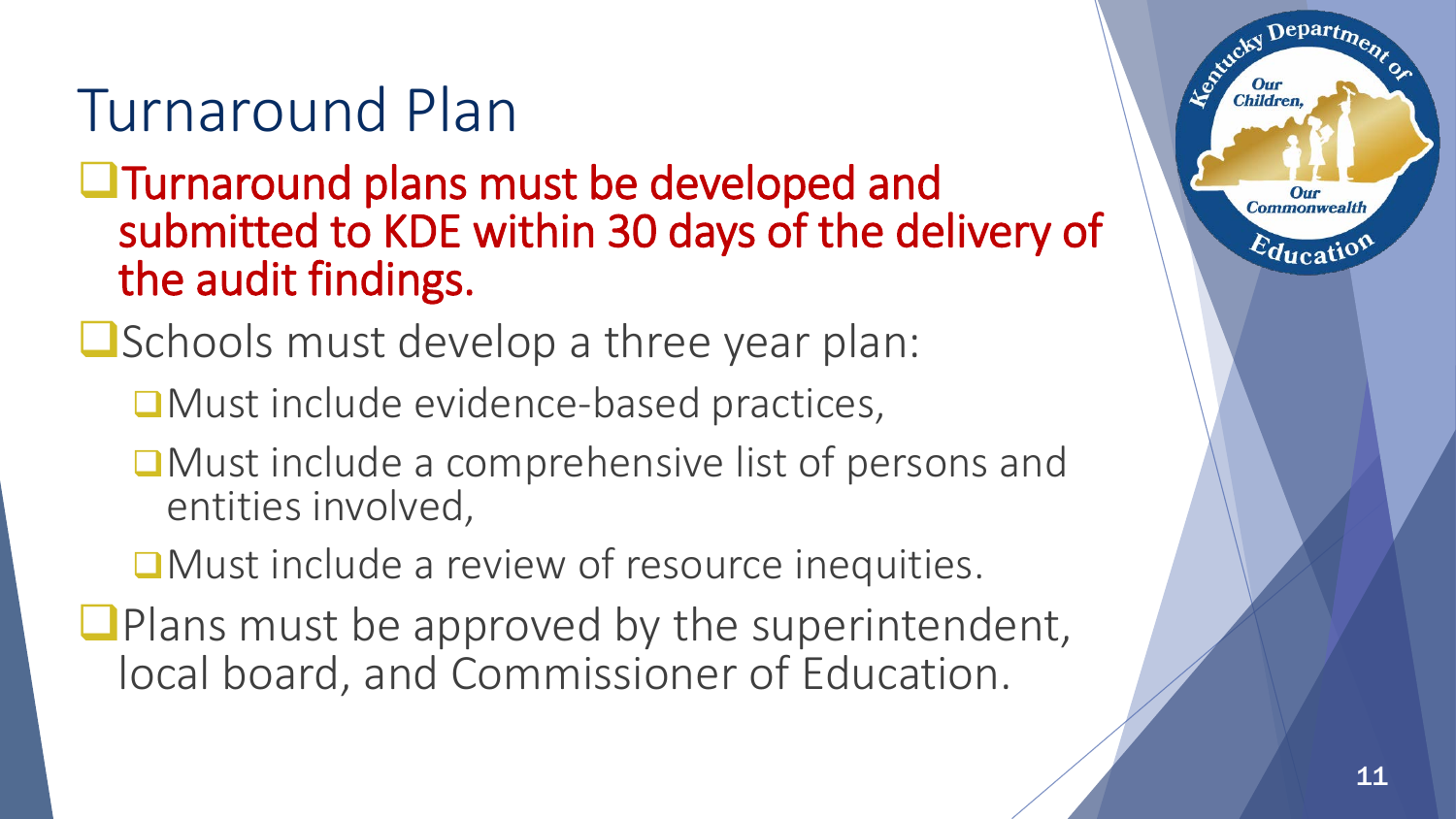## Leadership Implications

- Upon identification as CSI, the authority of the SBDM council is transferred to the Superintendent. Schools should create Advisory Leadership Teams.
	- Names and addresses of Advisory Leadership Team (ALT) members must be submitted to KDE.
- $\Box$  Following the release of audit findings:
	- $\Box$  The superintendent may retain or reassign the principal and the superintendent shall select a principal if a vacancy occurs.
	- $\Box$  Upon recommendation of the principal, the superintendent may reassign certified staff members.
	- $\Box$  The superintendent and principal shall collaborate with the turnaround team to design ongoing turnaround training and support for the principal and a corresponding monitoring system of effectiveness and student achievement results.

Depart<sub>me.</sub>

Our **Commonwealth** 

 $E_{\text{ducati}}$ 

Leokucky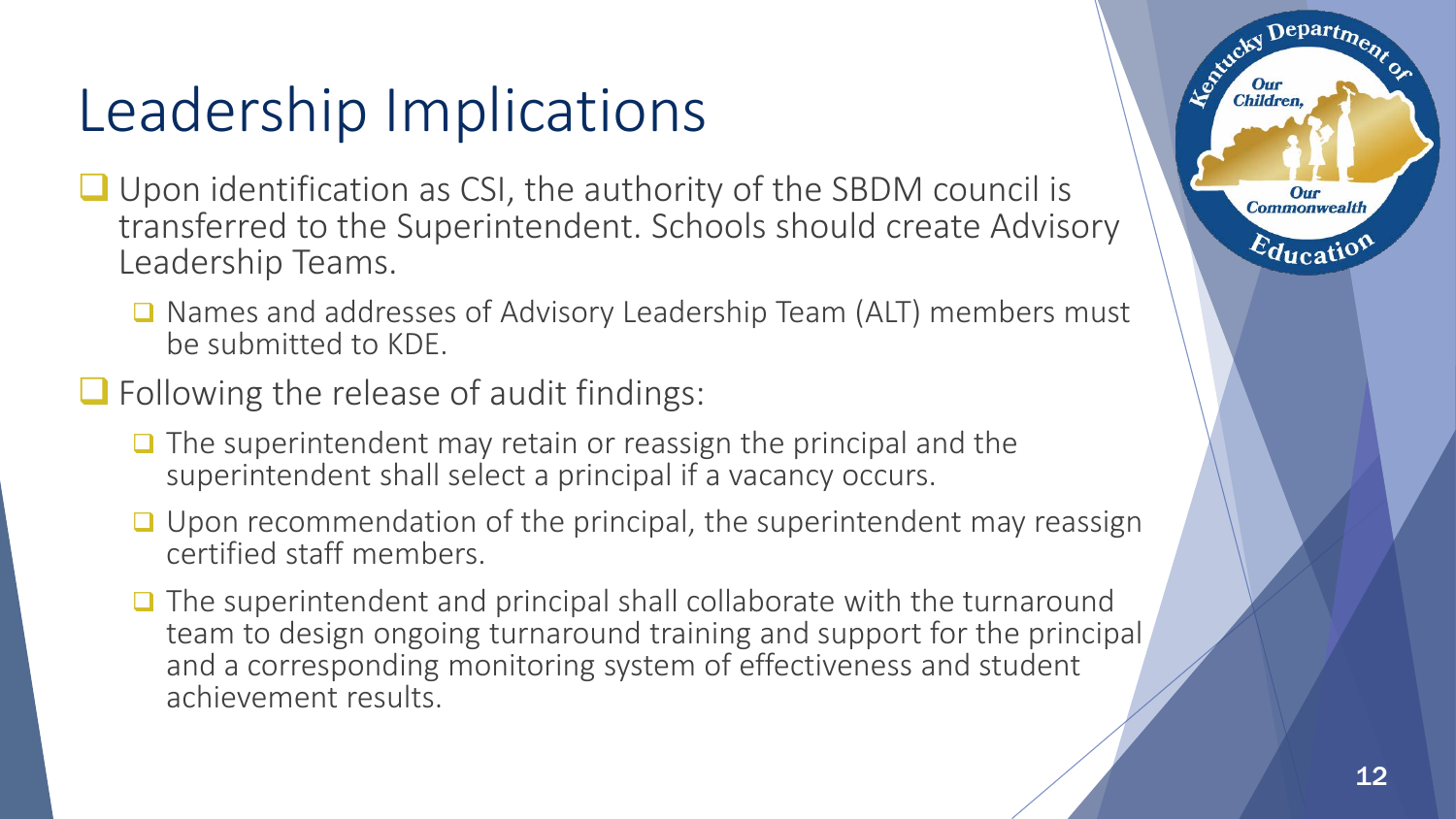#### Exit Criteria

■A school exits CSI status when…

 $\Box$  it no longer meets the criteria for identification and

 $\square$ it demonstrates progress on the overall score, which encompasses all indicators included in Kentucky's accountability system as established in 703 KAR 5:270 for the group or groups that served as the basis for identification.